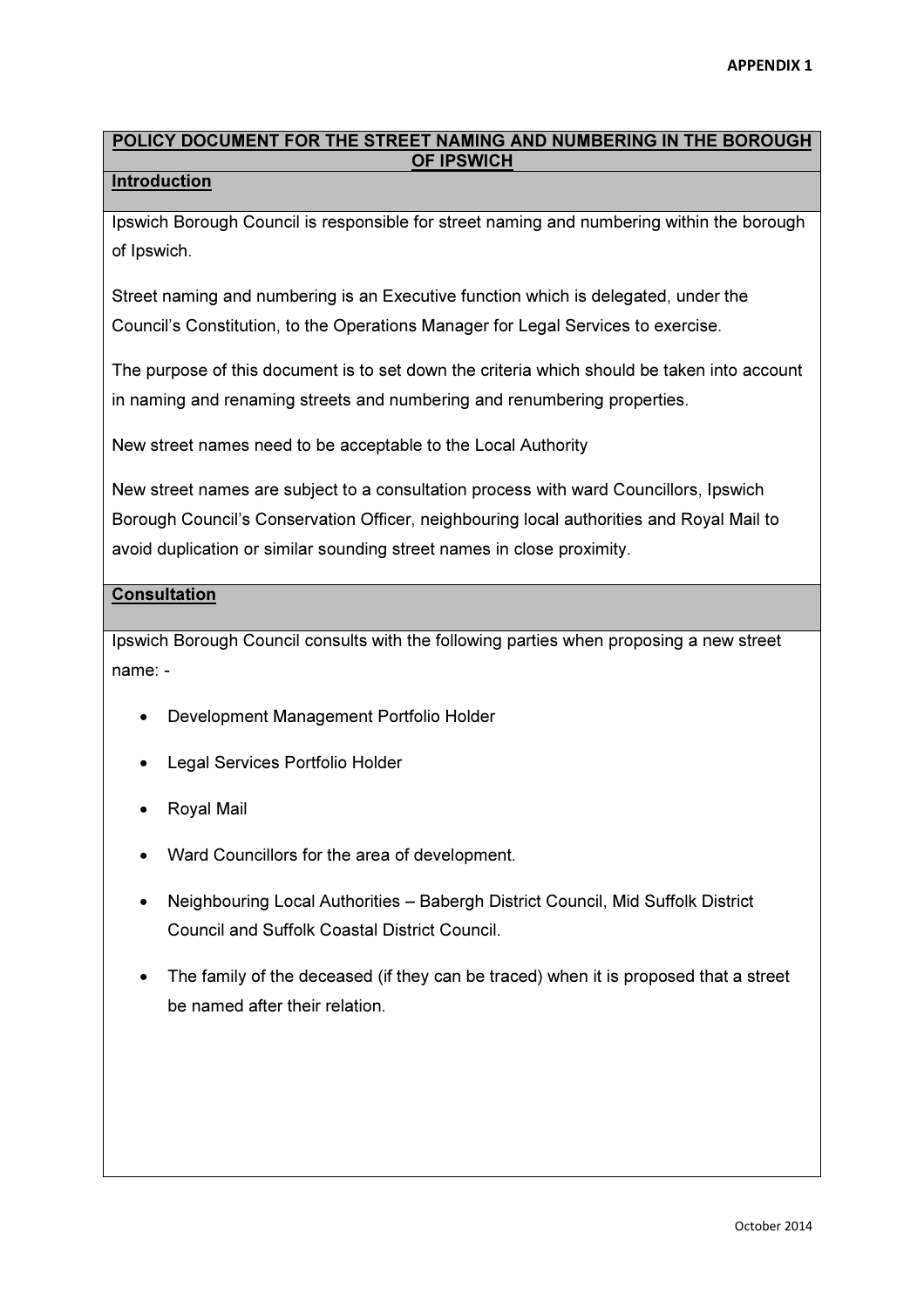## **Street Naming**

- A street will not be named after any living person or a person who has died within the last 25 years without approval from a meeting of Executive
- The Council will seek to preserve an historic link to the previous use of the site (e.g. Crane – Crane Boulevard).
- In an area where there is an existing theme (e.g. Chantry flowers) the Council will seek to continue the theme with any new street name.
- In a large development of several new streets, a consistent theme would be sought to link the streets together and create an identity for the new area.
- The street should not promote an active organisation or individual.
- Street names should not be difficult to spell or awkward to pronounce.
- New street names should not duplicate names or be very similar to other street names already in use within the borough.
- Names that could give offence or could lead to the vandalism of street name plates are not used.
- Street name suffixes are not essential but when used should be descriptive of the type of road (e.g. for a cul-de-sac use Close or Court).
- Renaming of an existing street will only happen where there is a compelling reason to rename due to the inconvenience caused to existing businesses and residents. The affected businesses and residents must be consulted before any decision to rename is taken.
- Aesthetically unsuitable names (e.g. Sewer Lane) or ones which could be deliberately misinterpreted should be avoided.
- No punctuation is to be used in a new street name (e.g. St Mary's Gardens).
- The Borough reserves the right to reject a submitted name if it is deemed unsuitable.